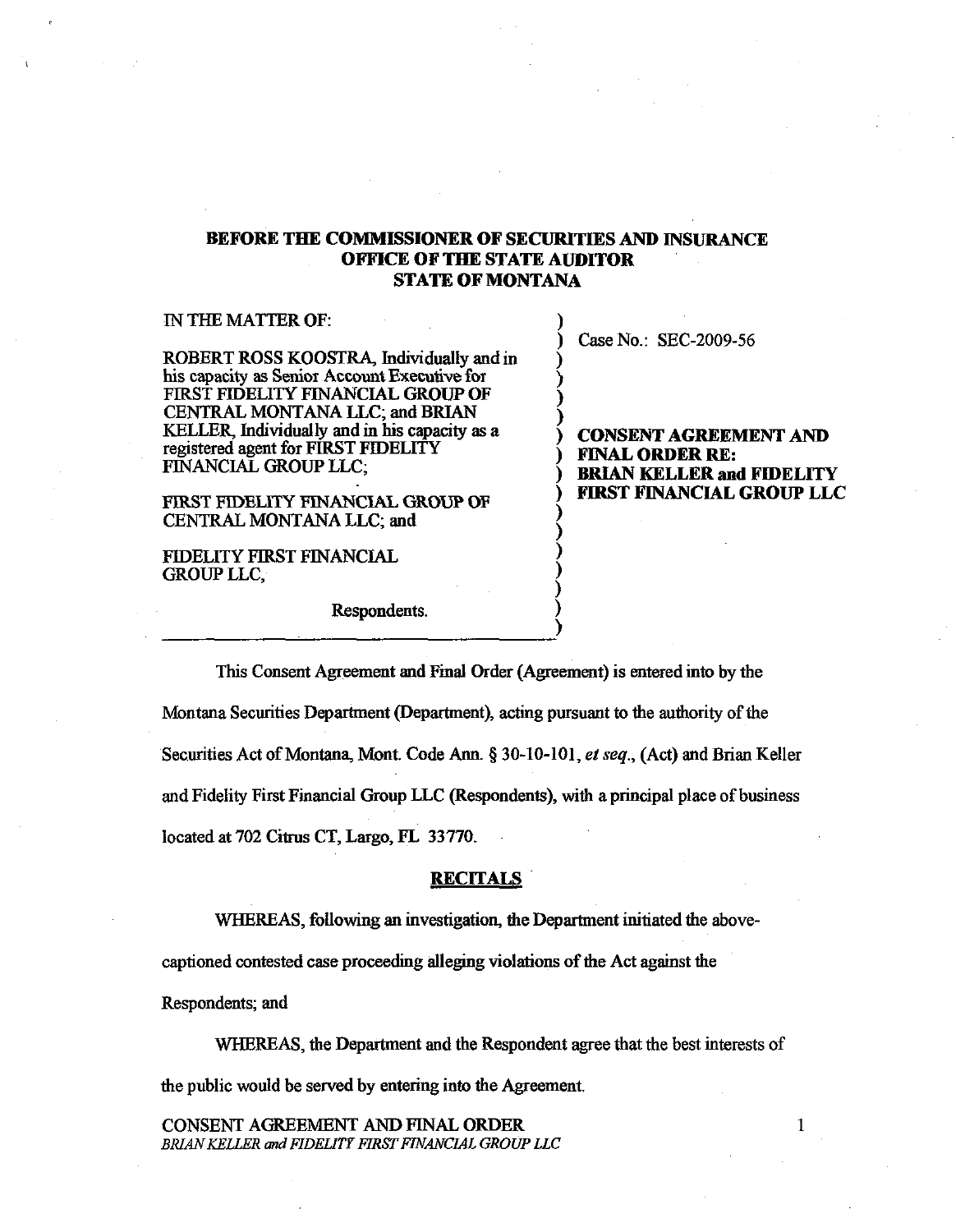NOW THEREFORE, in consideration of the mutual undertakings contained in this Agreement, the Department and the Respondent hereby agree to settle this matter pursuant to the following terms and conditions:

# STIPULATIONS AND CONSENTS

I. Without admitting or denying any of the Department's allegations, the Respondents stipulate and consent to the following:

A. Pay a fine in the amount of \$10,000, all of which is suspended except for \$1,000. The \$1,000 shall be paid to the State of Montana no later than one year from the date of the Final Order.

B. Respondent Keller shall not seek licensure to sell securities or provide investment advice in the state of Montana without the prior written consent of the Department

C. Respondent Fidelity First Financial Group LLC shall not seek licensure as a broker/dealer or investment advisor to transact securities business in the state of Montana without the prior written consent of the Department.

D. The Respondents fully and forever release and discharge the Commissioner, the Department, and all Department employees and agents from any and all actions, claims, canses of action, demands, or expenses for damages or injuries, whether asserted or unasserted, known or unknown, foreseen or unforeseen, arising out of this Agreement

E. This Agreement is entered without adjudication of any issue, law or fact. It is entered into solely for the purpose of resolving the Department's investigation and allegations, and is not intended to be used for any other purpose.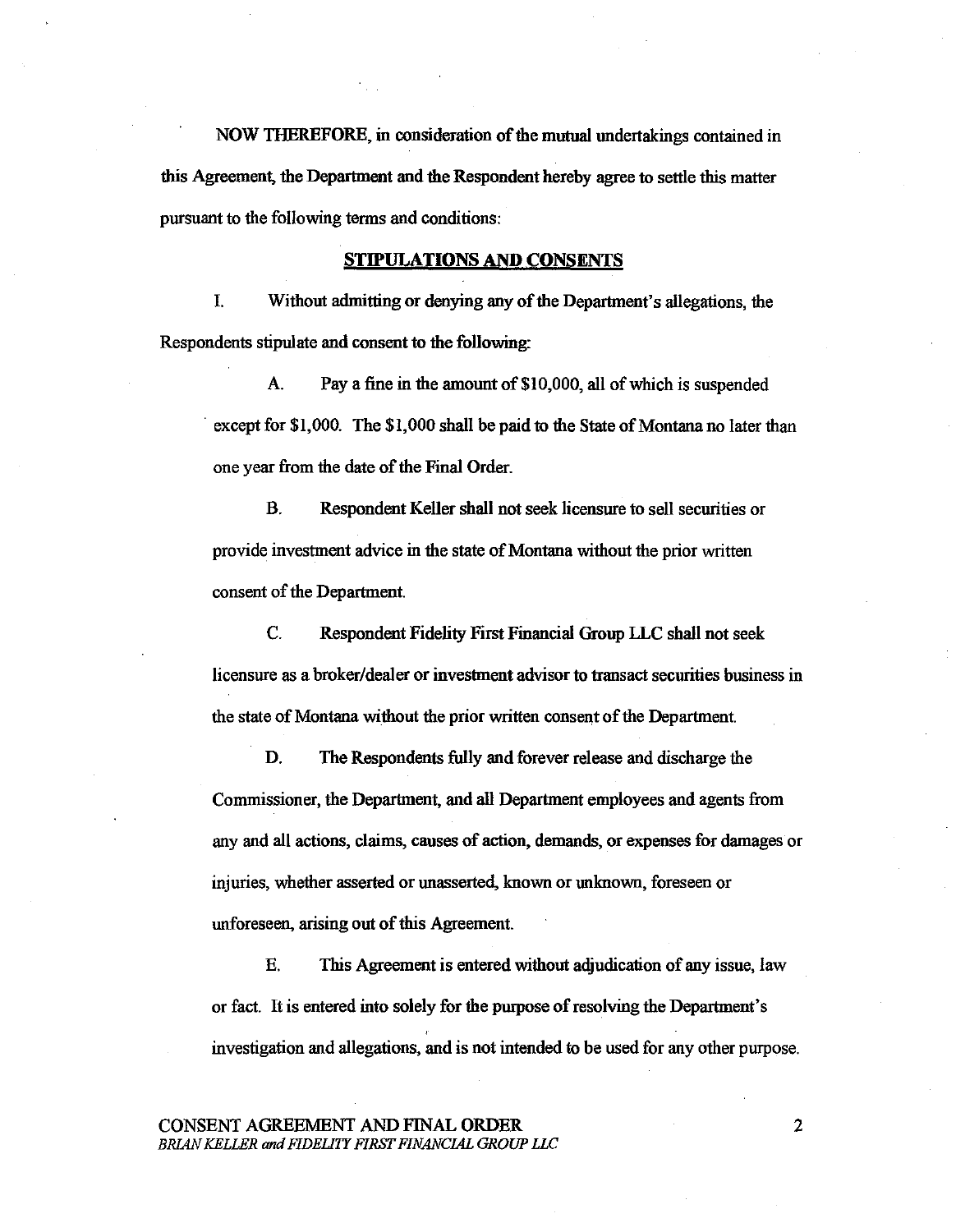For any person or entity not a party to this Agreement, this Agreement does not limit or create any private rights or remedies against the Respondents including. limit or create liability of Respondents, or limit or create defenses of Respondents, to any claims.

F. Upon execution of this Agreement, the Respondents acknowledge and waive their right to appeal the Commissioner's Order.

G. The applicable statute of limitation, Mont. Code Ann. § 30-10- 305(4)(b), is hereby tolled for a period of two years from the date of the Final Order with regard to the allegations set forth in the Agency Action filed by the Department.

H. In the event either Respondent violates the terms of this Consent Agreement and Final Order at any time during the two-year tolling period set forth above, the Department shall have the right to seek additional fines of up to \$25,000 proportionate to any such violation(s).

II. The Department and the Respondents agree and acknowledge:

A. This Agreement constitutes the entire agreement between the parties and that no other promises or agreements, either express or implied, have been made by the Department or by any member, officer, agent or representative of the Department to induce Respondents to enter into this Agreement.

B. This Agreement may not be modified orally and any subsequent modifications to this Agreement must be mutually agreed upon in writing to be effective.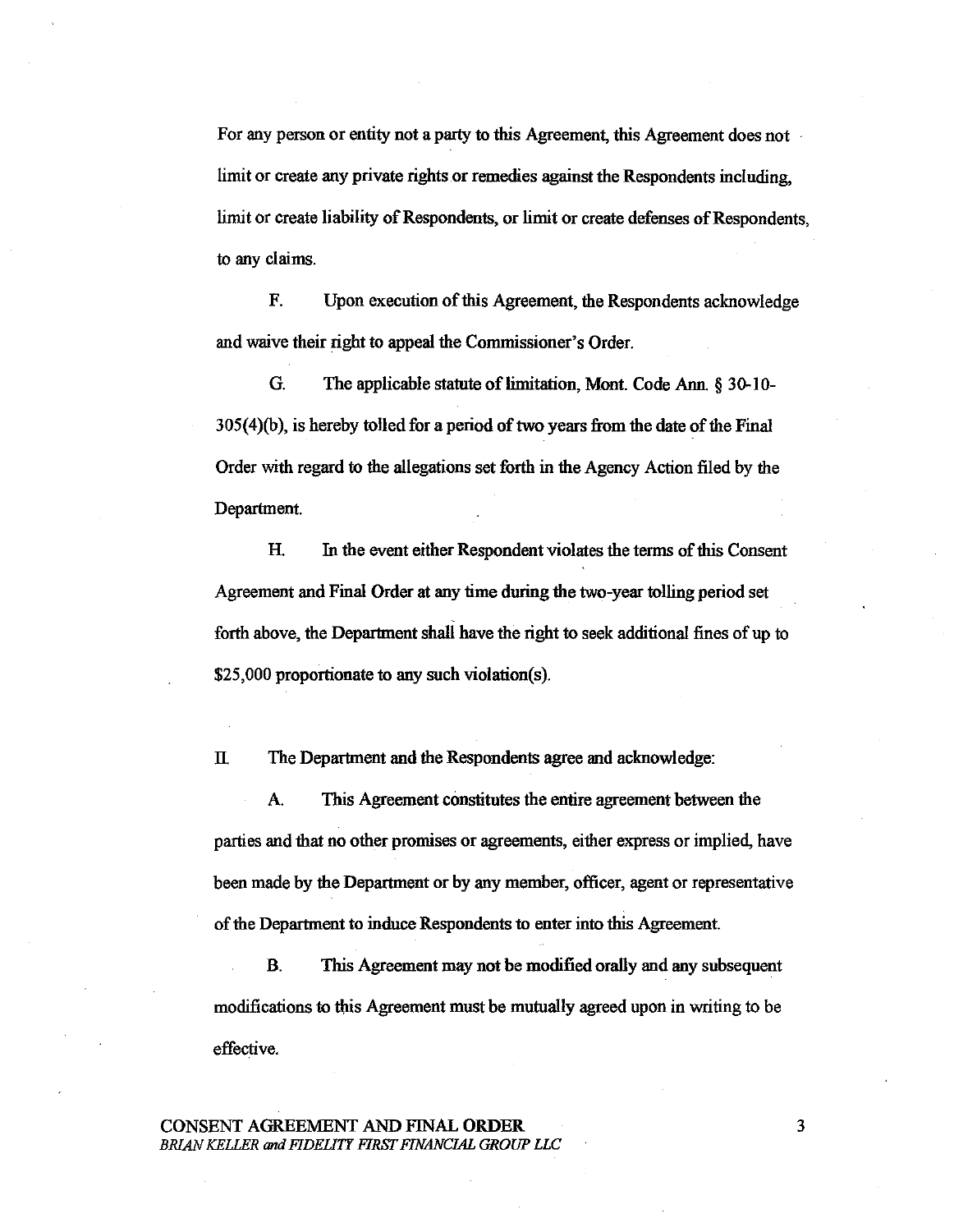C. This Agreement shall be incorporated into and made a part of the attached Final Order issued by the Commissioner herein.

D. Upon execution of this Agreement, the Department will not commence an administrative action against the Respondents based upon the activities giving rise to the Department's investigation that occurred prior to the execution of this Agreement.

E. This Agreement shall be effective upon signing of the Final Order.

F. This Agreement and Final Order are public records under Montana law and as such may not be sealed or otherwise withheld from the public.

DATED this  $\mathcal{B}^{\frac{64}{2}}$  day of May, 2011.

### **SECURITIES DEPARTMENT**

 $\frac{By}{S}$  -  $\frac{C}{T}$ Chief Legal Counsel By TESSE LASLOVICH<br>Chief Legal Counsel<br>May, 2011.<br>RESPONDENTS:<br>EXAN KELLER<br>FUNAN KELLER<br>FUNAN KELLER<br>FUNAN KELLER<br>FUNAN KELLER

DATED this  $\frac{13\frac{1}{2}}{4}$  day of May, 2011.

**RESPONDENTS:** 

Financial Group, LLC

FIRST FIDELITY FINANCIAL **GROUP LLC** 

 $By: BRf and KEUER$ 

Printed Name

Its: *MANAGING* mEMBER

CONSENT AGREEMENT AND FINAL ORDER *BRIAN KELLER and FIDEllTY FIRST FINANCIAL GROUP LLC*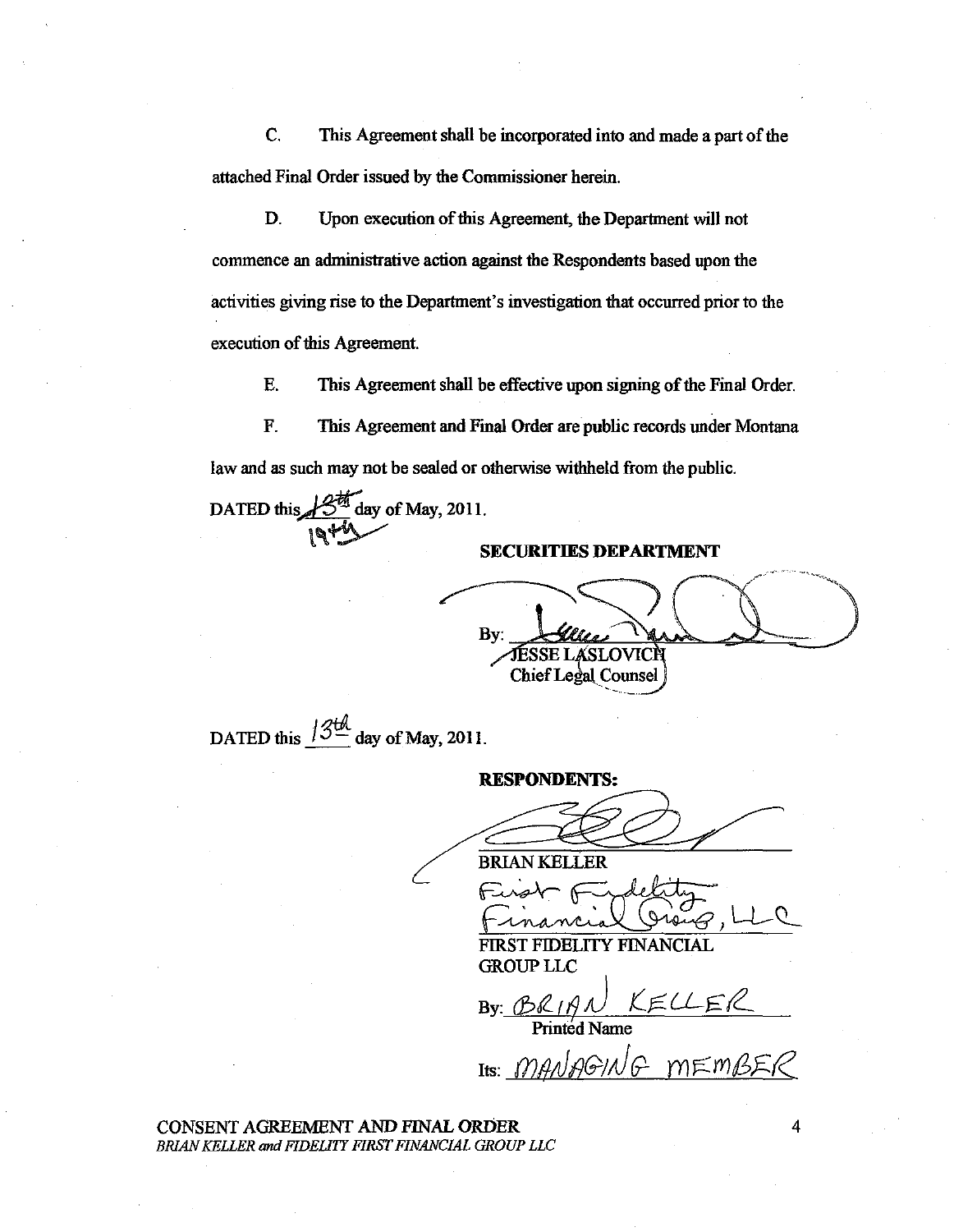### **FINAL ORDER**

Pursuant to the authority vested by Mont. Code Ann. § 2-4-603 and Mont. Code Ann. §§ 30-10-101, et seq., and upon review of the foregoing Consent Agreement and good cause appearing therefore,

IT IS HEREBY ORDERED that the foregoing Consent Agreement between the Securities Department and the Respondents, Brian Keller and Fidelity First Financial Group LLC, is adopted as if set forth fully herein. DATED this  $\frac{20}{\sqrt{2}}$  day of May, 2011.

> MONICA J. LINDEEN Commissioner of Securities and Insurance Montana State Auditor

Deputy Commissioner of Securities